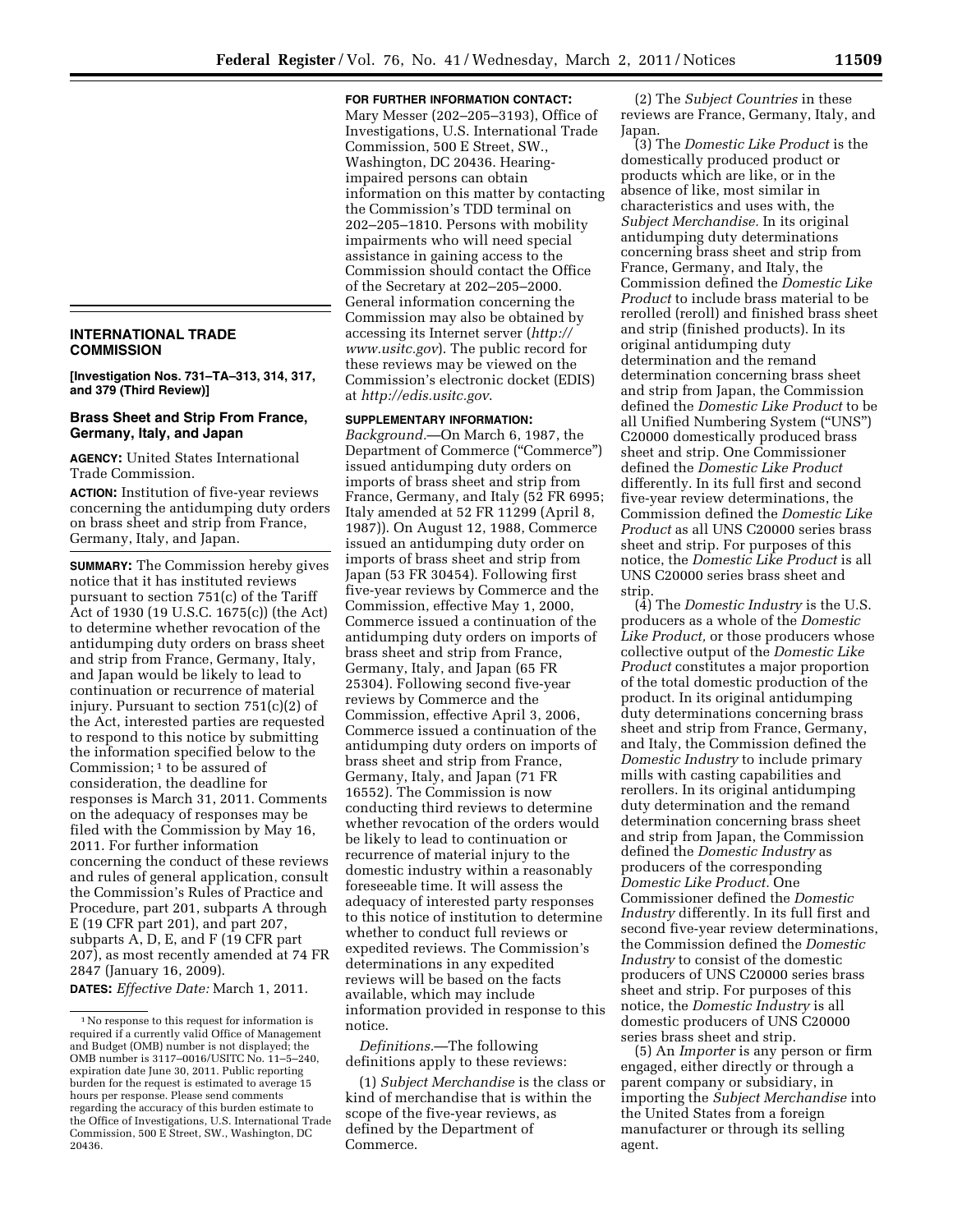*Participation in the reviews and public service list.*—Persons, including industrial users of the *Subject Merchandise* and, if the merchandise is sold at the retail level, representative consumer organizations, wishing to participate in the reviews as parties must file an entry of appearance with the Secretary to the Commission, as provided in section 201.11(b)(4) of the Commission's rules, no later than 21 days after publication of this notice in the **Federal Register.** The Secretary will maintain a public service list containing the names and addresses of all persons, or their representatives, who are parties to the reviews.

Former Commission employees who are seeking to appear in Commission five-year reviews are advised that they may appear in a review even if they participated personally and substantially in the corresponding underlying original investigation. The Commission's designated agency ethics official has advised that a five-year review is not considered the ''same particular matter'' as the corresponding underlying original investigation for purposes of 18 U.S.C. 207, the post employment statute for Federal employees, and Commission rule 201.15(b)(19 CFR 201.15(b)), 73 FR 24609 (May 5, 2008). This advice was developed in consultation with the Office of Government Ethics. Consequently, former employees are not required to seek Commission approval to appear in a review under Commission rule 19 CFR § 201.15, even if the corresponding underlying original investigation was pending when they were Commission employees. For further ethics advice on this matter, contact Carol McCue Verratti, Deputy Agency Ethics Official, at 202–205– 3088.

*Limited disclosure of business proprietary information (BPI) under an administrative protective order (APO) and APO service list.*—Pursuant to section 207.7(a) of the Commission's rules, the Secretary will make BPI submitted in these reviews available to authorized applicants under the APO issued in the reviews, provided that the application is made no later than 21 days after publication of this notice in the **Federal Register**. Authorized applicants must represent interested parties, as defined in 19 U.S.C. 1677(9), who are parties to the reviews. A separate service list will be maintained by the Secretary for those parties authorized to receive BPI under the APO.

*Certification.*—Pursuant to section 207.3 of the Commission's rules, any person submitting information to the

Commission in connection with these reviews must certify that the information is accurate and complete to the best of the submitter's knowledge. In making the certification, the submitter will be deemed to consent, unless otherwise specified, for the Commission, its employees, and contract personnel to use the information provided in any other reviews or investigations of the same or comparable products which the Commission conducts under Title VII of the Act, or in internal audits and investigations relating to the programs and operations of the Commission pursuant to 5 U.S.C. Appendix 3.

*Written submissions.*—Pursuant to section 207.61 of the Commission's rules, each interested party response to this notice must provide the information specified below. The deadline for filing such responses is March 31, 2011. Pursuant to section 207.62(b) of the Commission's rules, eligible parties (as specified in Commission rule 207.62(b)(1)) may also file comments concerning the adequacy of responses to the notice of institution and whether the Commission should conduct expedited or full reviews. The deadline for filing such comments is May 16, 2011. All written submissions must conform with the provisions of sections 201.8 and 207.3 of the Commission's rules and any submissions that contain BPI must also conform with the requirements of sections 201.6 and 207.7 of the Commission's rules. The Commission's rules do not authorize filing of submissions with the Secretary by facsimile or electronic means, except to the extent permitted by section 201.8 of the Commission's rules, as amended, 67 FR 68036 (November 8, 2002). Also, in accordance with sections 201.16(c) and 207.3 of the Commission's rules, each document filed by a party to the reviews must be served on all other parties to the reviews (as identified by either the public or APO service list as appropriate), and a certificate of service must accompany the document (if you are not a party to the reviews you do not need to serve your response).

*Inability to provide requested information.*—Pursuant to section 207.61(c) of the Commission's rules, any interested party that cannot furnish the information requested by this notice in the requested form and manner shall notify the Commission at the earliest possible time, provide a full explanation of why it cannot provide the requested information, and indicate alternative forms in which it can provide equivalent information. If an interested party does not provide this notification (or the Commission finds the

explanation provided in the notification inadequate) and fails to provide a complete response to this notice, the Commission may take an adverse inference against the party pursuant to section 776(b) of the Act in making its determinations in the reviews.

*Information To Be Provided in Response to This Notice of Institution:* If you are a domestic producer, union/ worker group, or trade/business association; import/export *Subject Merchandise* from more than one *Subject Country;* or produce *Subject Merchandise* in more than one *Subject Country,* you may file a single response. If you do so, please ensure that your response to each question includes the information requested for each pertinent *Subject Country.* As used below, the term "firm" includes any related firms.

(1) The name and address of your firm or entity (including World Wide Web address) and name, telephone number, fax number, and E-mail address of the certifying official.

(2) A statement indicating whether your firm/entity is a U.S. producer of the *Domestic Like Product,* a U.S. union or worker group, a U.S. importer of the *Subject Merchandise,* a foreign producer or exporter of the *Subject Merchandise,*  a U.S. or foreign trade or business association, or another interested party (including an explanation). If you are a union/worker group or trade/business association, identify the firms in which your workers are employed or which are members of your association.

(3) A statement indicating whether your firm/entity is willing to participate in these reviews by providing information requested by the Commission.

(4) A statement of the likely effects of the revocation of the antidumping duty orders on the *Domestic Industry* in general and/or your firm/entity specifically. In your response, please discuss the various factors specified in section 752(a) of the Act (19 U.S.C. 1675a(a)) including the likely volume of subject imports, likely price effects of subject imports, and likely impact of imports of *Subject Merchandise* on the *Domestic Industry.* 

(5) A list of all known and currently operating U.S. producers of the *Domestic Like Product.* Identify any known related parties and the nature of the relationship as defined in section 771(4)(B) of the Act (19 U.S.C.  $1677(4)(B)$ ).

(6) A list of all known and currently operating U.S. importers of the *Subject Merchandise* and producers of the *Subject Merchandise* in each *Subject Country* that currently export or have exported *Subject Merchandise* to the